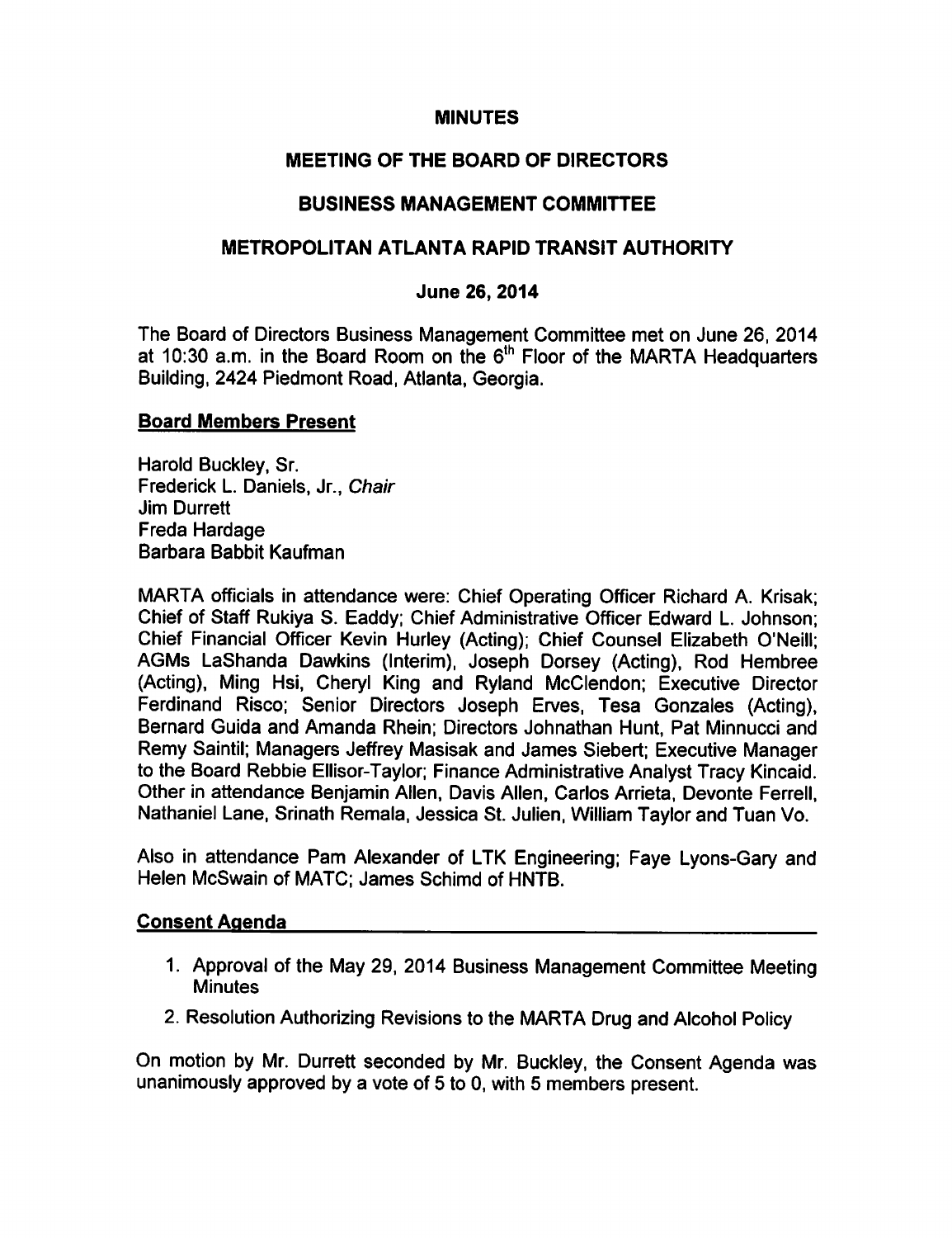## Individual Agenda

## Briefing - Resolution Authorizing the Procurement of Fuel for Non-Revenue and Revenue Vehicles

Mr. Taylor briefed the Committee on the Resolution Authorizing the Procurement of Fuel for Non-Revenue and Revenue Vehicles.

- $\triangleright$  The MARTA Board of Directors approved the Resolution Authorizing Award of Contracts for the Procurement of Compressed Natural Gas, Diesel and Unleaded Fuel on June 5, 2006
- This standard contract supports MARTA's Bus and Non-Revenue fleet Vehicles and leverages the following benefits with remarketers for each bidding cycle:
	- Re-establishes the benchmark profit margin enabling certified remarketer competitiveness
	- Demonstrates fuel costs are at the lowest possible cost to MARTA

#### Remarketer Groups

- $\geq$  Two (2) groups of pre-qualifying remarketers are invited to participate in the on-going competitive bidding process:
	- $\circ$  Group 1 Diesel and Unleaded Fuel, with 10 remarketers
	- o Group 2 Compressed Natural Gas (CNG), with 11 remarketers

#### MARTA Board Requirements

 $\triangleright$  The Board is to receive quarterly Business Management Committee briefings on solicitations to identify Authority accepted bids, and cost comparisons between the expired and new contract(s)

#### MARTA's Revenue Bus Fleet

- $\triangleright$  The Revenue bus fleet currently consists of 532 buses
	- 70% is Compressed Natural Gas (CNG) powered
	- 30% is Diesel powered
- $\geq$  398 buses are built by New Flyer Industries
	- 72.6% (289) CNG powered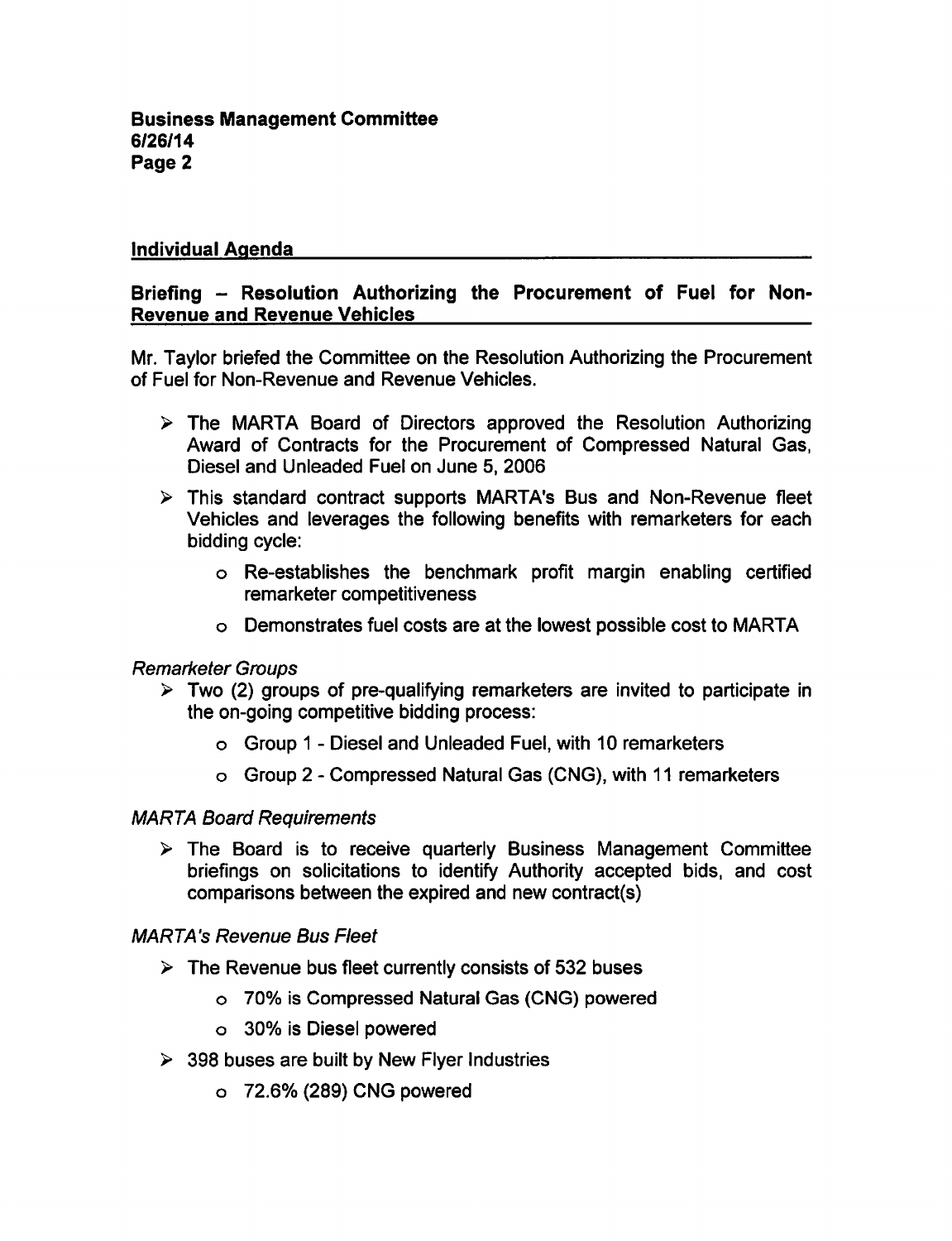## Business Management Committee 6/26/14 Page 3

- 27.4% (109) Diesel powered
- $\geq$  134 buses are built by Daimler Buses (Orion)
	- 63.4% (85) CNG powered
	- o 36.6% (49) Diesel powered
- MARTA Mobility Fleet
	- $\geq 188$  L-Vans
		- 188 (total) Diesel Powered

# Non-Revenue Fleet

- $\geq$  430 Non-Revenue vehicles
	- o 6 Hybrids
	- o 350 Unleaded
	- $o$  6 CNG
	- 68 Diesel

## Contract Cost Comparison

- $\triangleright$  Previous Contract
	- o Unleaded/Diesel \$11,007,356
	- $O$  CNG \$5,440,856
- **≻** Current Contract
	- $o$  Unleaded/Diesel \$11,918,750
	- $O$  CNG \$5,126,891

## Fuel Usage Comparison

- $\geq$  Unleaded -423,000
- $\triangleright$  Diesel 2,214,000
- $\triangleright$  CNG (Diesel gallon equivalent) 6,930,000

## Fuel Procurement Process

 $\triangleright$  Bus Maintenance is the Authority's largest user of Diesel and CNG fuels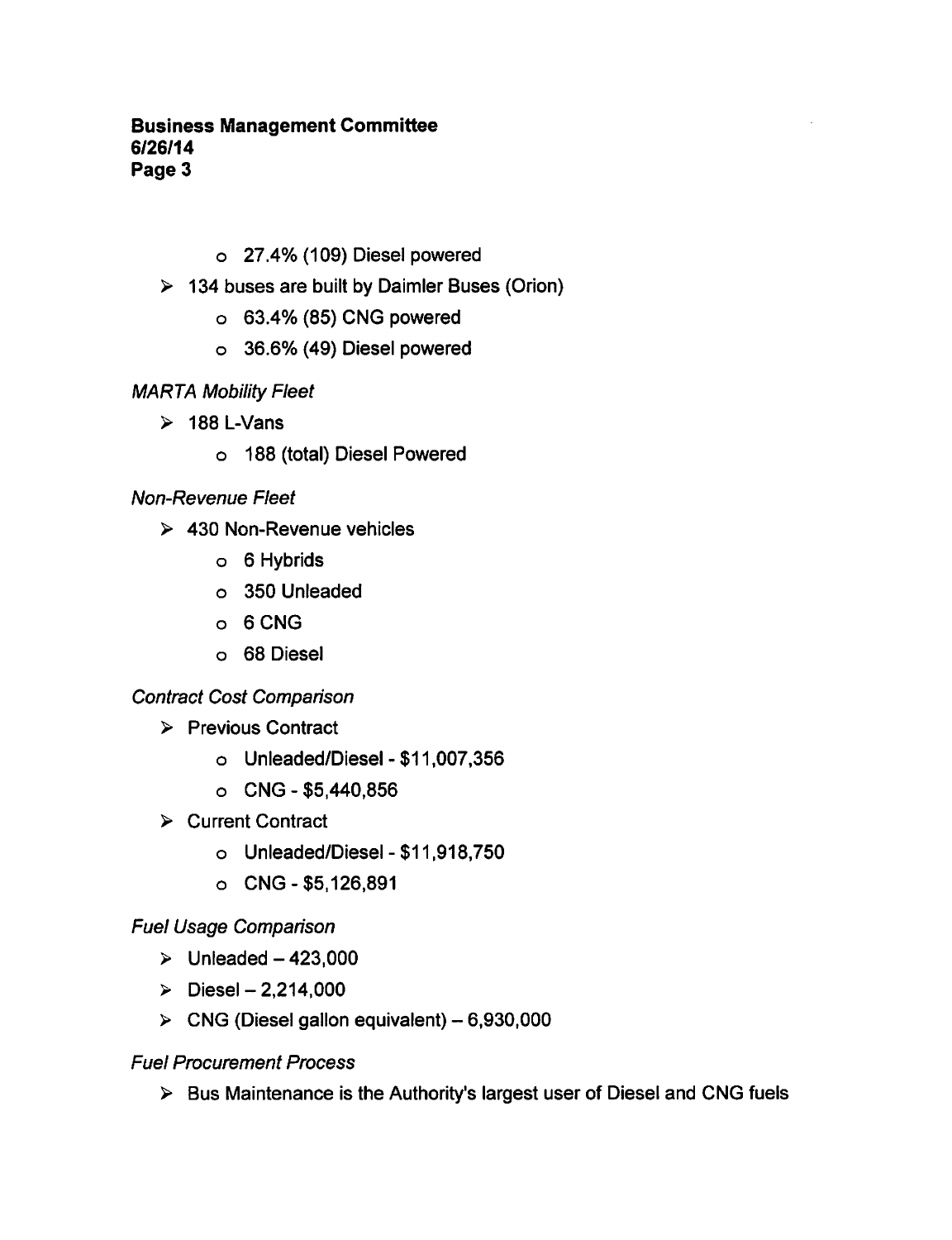- o Initiates Procurement for Authority wide fuel
- Develops initial cost estimates (ICE) and technical specifications
- Develops usage estimates based on mileage requirements provided by MARTA Planning
- Coordinates with C&P for overall procurement
- Uses RSM contracting service to assist with bid assessments

### Fuel Integrity Program

- $\triangleright$  Independent of the diesel fuel contract, Bus Maintenance manages and maintains the Authority's Diesel and Unleaded fueling dispensers and monitoring equipment
- $\triangleright$  Calibrates and verifies fuel and fluid dispensers
- $\triangleright$  Maintains the integrity of fuel through a treatment program based on gallons consumed
- $\triangleright$  Coordinates Fuel Contractor delivery of winter blends for cold periods to prevent fuel freezing and crystallization

## Briefing - April FY 2014 Financial Performance

Mr. Hurley briefed the Committee on the April Year-to-Date FY 2014 Budget Variance Analysis and Performance Indicators.

- Operations Performance
	- $\circ$  Net Revenues \$35.1M
	- $\circ$  Net Expenses \$36.2M
	- o Net Profit Loss of \$1.1M
	- $\circ$  Prior Year Variance  $-8.1\%$
- $\triangleright$  Preliminary numbers for the month of May show revenue will exceed expenses
- $\triangleright$  Passenger Revenue is down by \$1.4M
- $\triangleright$  Combined Ridership is on target overall this has not reserved the negative trend that began earlier this year
- YTD Sales Tax receipts are positive by \$15.9M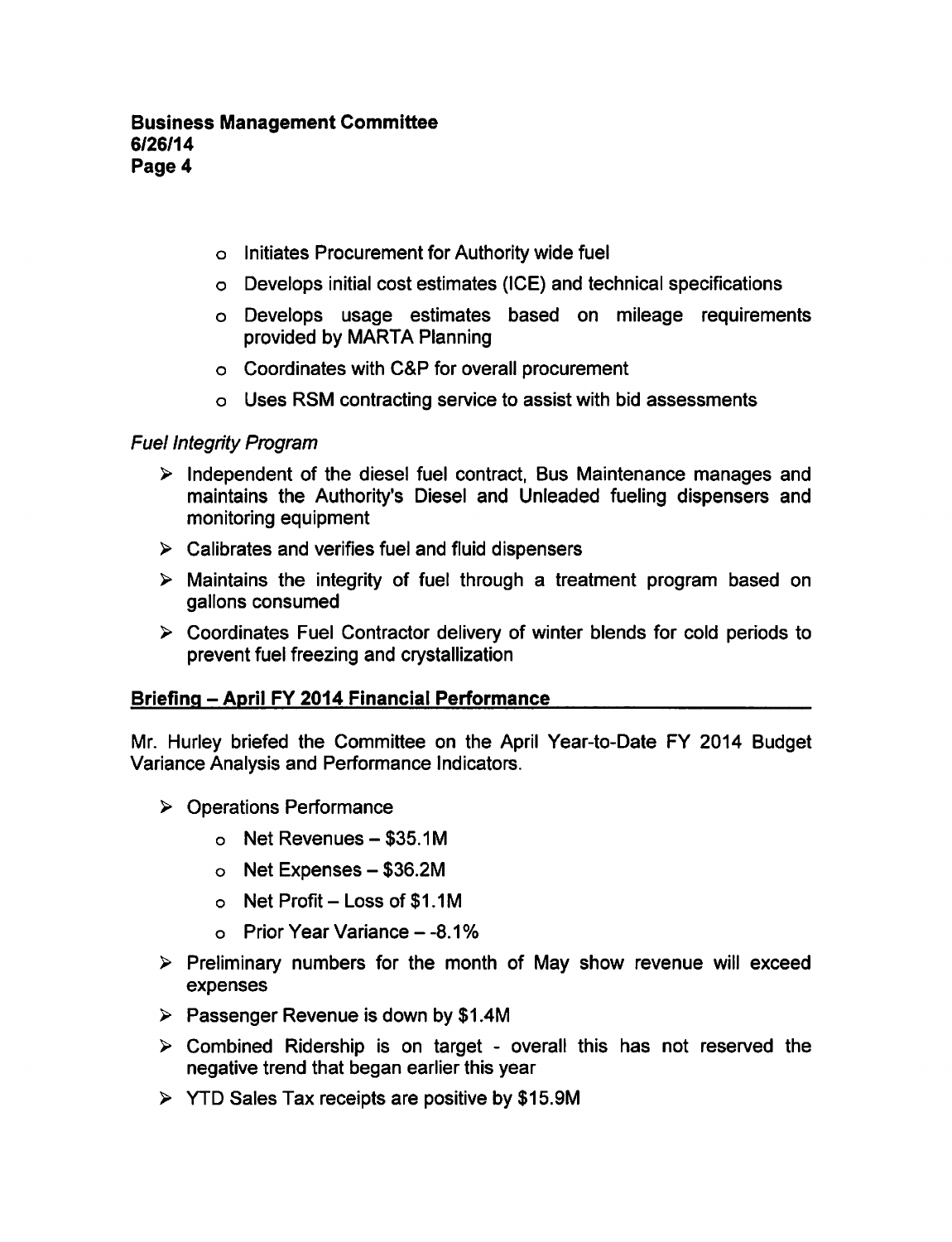### Business Management Committee 6/26/14 Page 5

- $\triangleright$  Rail OPT is good despite its MDBF being below target
- $\triangleright$  Bus Collision Rate is higher than target yet lower than the prior year

Mr. Krisak said in the future the Bus Collision Rate will be separated into Preventable and Non-Preventable Collisions.

### Executive Session

On motion by Mr. Durrett seconded by Mrs. Hardage, the Board entered Executive Session at 11:04 a.m. by a vote of 5 to 0, with 5 members present.

On motion by Mr. Durrett seconded by Mr. Buckley, the Executive Session was adjourned at  $11:25$  a.m., by a vote of 4 to 0, with 4 members present.

## Resolution – Authorization to Enter into Contract Negotiations with Invest Atlanta for the Development of Property at the Edgewood/Candler Park Station South Parking Lot. Parcel D1107

Ms. Rhein presented this resolution for Board of Directors' approval authorizing the General Manager/CEO or his delegate to enter into contract negotiations with Invest Atlanta, Columbia Ventures and Columbia Residential for the development of MARTA property at the Edgewood/Candler Park Station.

On motion by Mr. Durrett seconded by Mr. Buckley, the resolution was unanimously approved by a vote of 4 to 0, with 4 members present.

#### Other Matters

The Committee received the April FY 2014 Key Performance Indicators as Informational only.